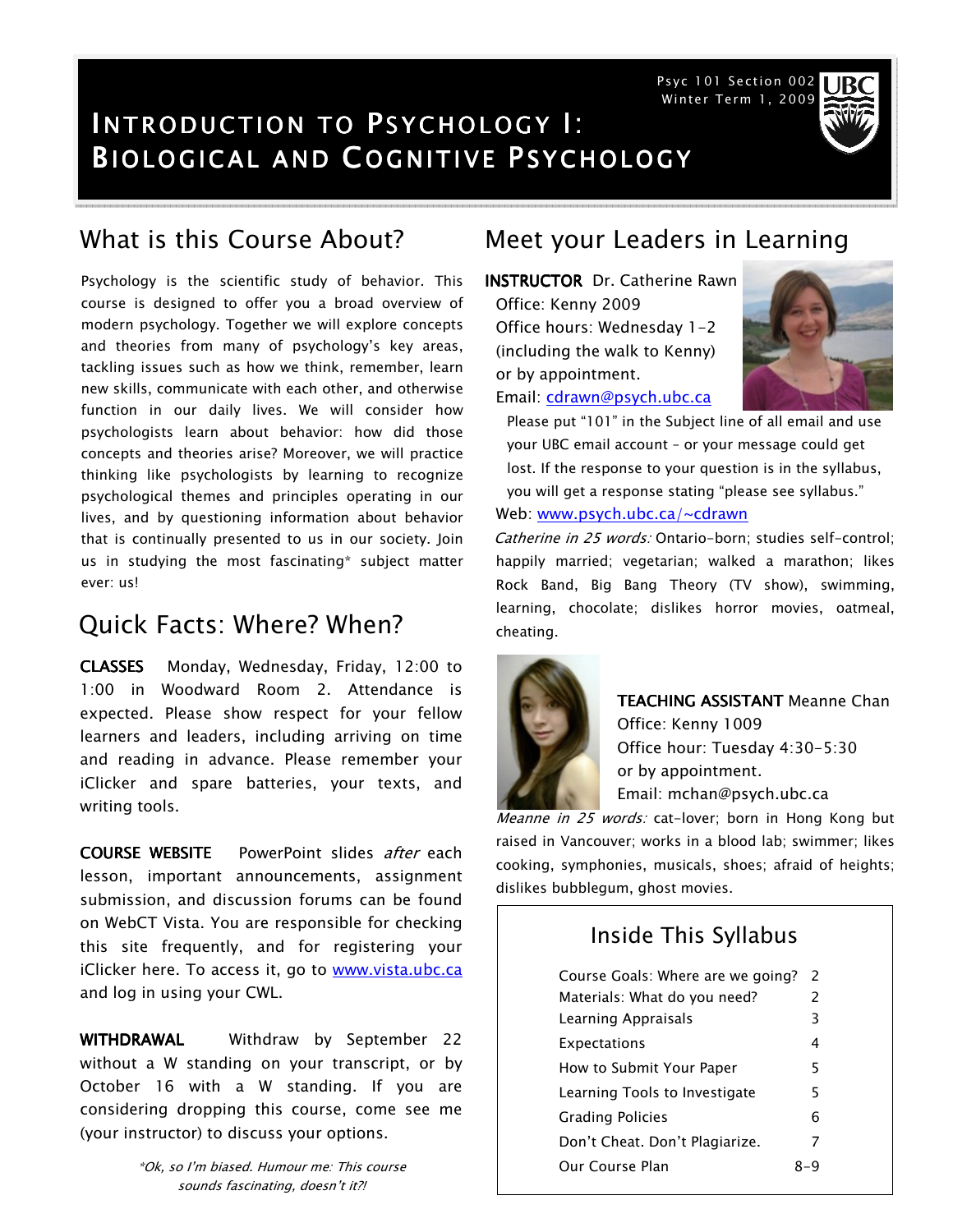# Course Goals: Where are We Going?

I designed this course with specific goals in mind to keep all of us focused throughout the term. By the end of this course, you should be able to...

- 1. Define modern psychology and identify the major perspectives within it;
- 2. Recognize and recall psychological concepts and theories from specific subfields (e.g., biology of behaviour, cognition, perception);
- 3. Identify basic methods modern psychologists use to understand behavior;
- 4. Recognize psychological principles and themes operating in your everyday environment; and
- 5. Critically evaluate new evidence about behavior that you encounter in your daily life.

# A Note about Reading

Reading the text outside of class is essential for success in this course. This course will involve some class lectures along with demonstrations, class exercises, and class discussions. However, in class lessons cannot cover all the material in the textbook; rather, the goal of lessons is to (1) highlight the more significant aspects of the readings, (2) discuss topics not wellcovered by the readings in more detail, and (3) pull together broad themes to make better sense of the readings. Not all the material presented in the readings will be discussed in class, and vice versa. Thus, both a careful reading of text chapters and consistent class attendance are strongly recommended. My suggestion is to read each chapter before we discuss it in class (if possible) so that you know what questions you want to ask.

> Specific goals... help to keep us all focused throughout the course.

# Materials: What Do You Need?

#### REQUIRED TEXT Psychology: The Science of Behaviour. Second custom edition for the University of British Columbia. By N. R. Carlson, C. D. Heth, H. Miller, J. W. Donahoe, W. Buskist, G. N. Martin, & R. M. Schmaltz. Excerpted from the 4th Canadian Edition of Psychology: The Science of Behaviour. (2010).

Why is this book a "custom" version? This course covers only half of the Introductory Psychology content; the other half is covered in Psychology 102. Instead of asking you to purchase an entire textbook, when we will only cover half of it, I have worked with the publisher to offer a version for you that essentially cuts the text in half.

**OPTIONAL TEXT** College Success Strategies. By S. L. Nist-Olejnik & J. P. Holschuh. (2009). See "Learning Tools" section for more information.

Copies of both texts will be available soon on Course Reserve at Koerner library for 2hour loans.

**iCLICKER** iClicker questions and polls will be integrated into every class; please bring yours! They can be purchased at the bookstore, used or new. There is a \$10 rebate coupon packaged with the text to help cut costs. Please REGISTER YOUR iCLICKER on our Vista course website, as soon as possible.

| idicke |
|--------|

VISTA COURSE WEBSITE Our course website is found at www.vista.ubc.ca. You can log in using your CWL. Register your iClicker, download notes and readings, upload assignments, communicate with your base group, and more!

STUDY TOOLS WEBSITE Study tools including practice quizzes, videos, an electronic version of the whole textbook, and more can be found at www.mypsychlab.com Pegasus. Your personal student access code is packaged with your text. Your Course ID is CRSCDN6-41850. Using the Study Plan for each chapter will be added to your participation grade.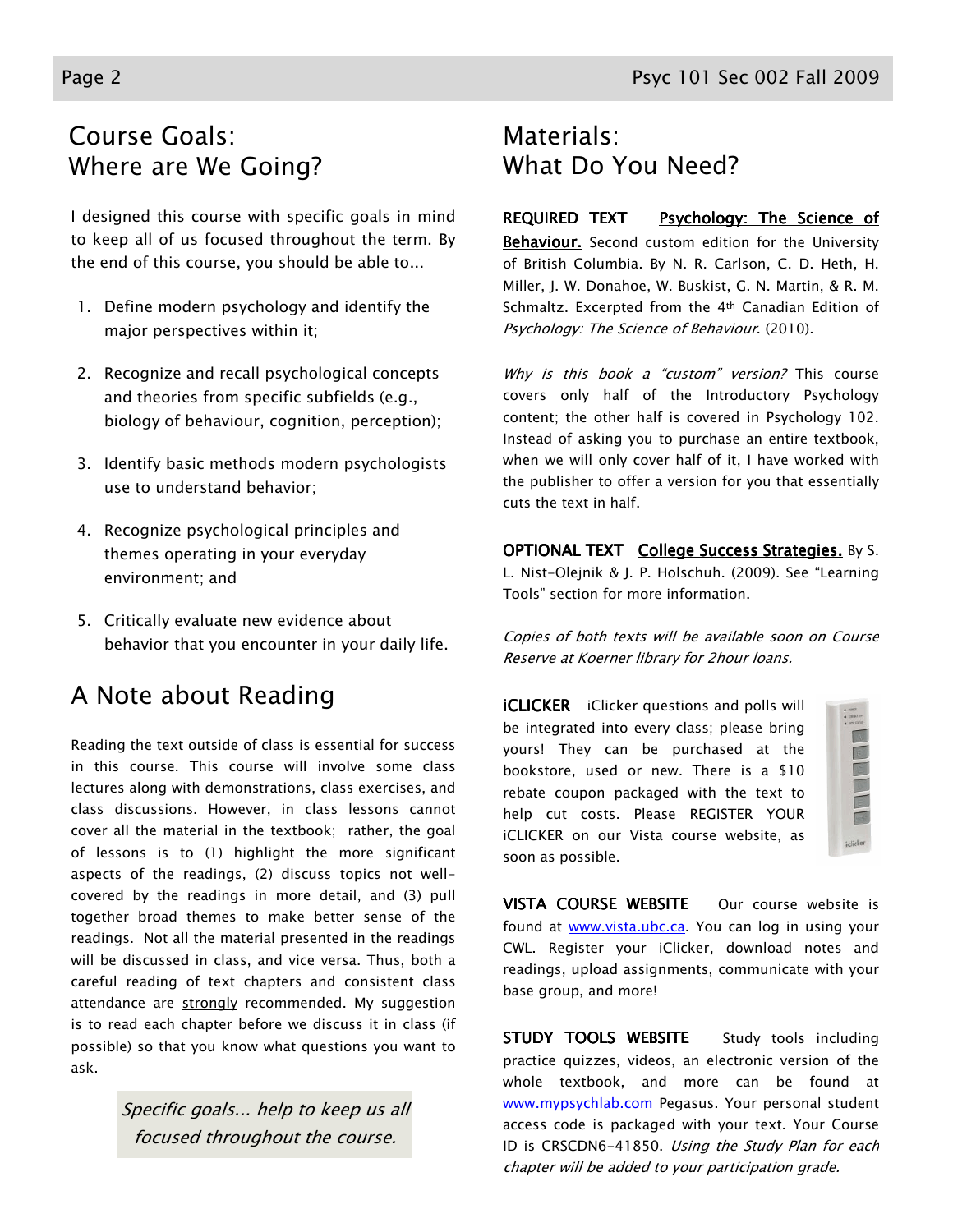

# Learning Appraisals: How Will We Know If We Have Met Our Goals?

| <b>Learning Appraisal Activity</b>   | <b>Points to Earn</b> | <b>Dates</b>                                  |
|--------------------------------------|-----------------------|-----------------------------------------------|
| Participation                        | 5%                    | Continuous.                                   |
| 3 Midterm Tests (15% x 3)            | 45%                   | Wed Sept 30, Mon Oct 26, and Fri Nov 20       |
| Paper                                | 10%                   | 11:59pm on Oct 14 OR Nov 9 OR Dec 4:          |
|                                      |                       | Commit to your option on September 18         |
| Cumulative Final Exam                | 40%                   | Date set by registrar (Exam period: Dec 8-22) |
| <b>Points Available to Earn</b>      | 00%                   |                                               |
| <b>Bonus Psychology Subject Pool</b> | 3%                    | Friday December 4 (if you choose the library  |
| Participation (up to 3 hours)        |                       | option, the deadline is Tuesday Nov 24)       |

PARTICIPATION (5%) Taking responsibility for your learning involves actively participating throughout this course. Your class contribution will be graded based on a combination of participation indicators, including responding to iClicker questions in class, completing informal in class work, and completing the Study Plan for each chapter at MyPsychLab Pegasus. These specific indicators of participation will contribute up to 5% to your grade, and will likely positively influence your success in learning.

MIDTERM TESTS  $(3 \times 15\%)$  and final EXAM  $(40\%)$ 

These tests will consist of a mix of multiple-choice, true/false, fill-in-the-blanks, and written answer questions. The final exam is cumulative. Research shows greater long term retention with multiple testing—not just studying—opportunities (Roediger & Karpicke, 2006). To prepare you to apply course material to future related courses and to your life in general, the final exam (ONLY) is cumulative. More details will be provided closer to the test dates.

SUBJECT POOL BONUS POINTS (3%) One way to learn more about psychology is to be a participant in ongoing research projects. You may earn up to 3 percentage points toward your course grade by participating in studies that are posted on https://hsp.psych.ubc.ca/. These extra points will be added to your final course grade, after any scaling that may have been applied.

**PAPER (10%)** This short paper will help you to apply course material to understand your everyday life experiences, and will help you practice your written communication skills, including analysis and synthesis. Choose one experience below that interests you, given the deadline that is optimal for your schedule.

- Option A: Create a Personal Study Plan (due Wednesday October 14). Choose one of your midterms and create a study plan for you to follow. Focus on using concepts from Chapter 8: Memory.
- Option B: Change an Animal's Behavior (due Monday November 9). Choose a nearby animal (e.g., your dog, your roommate) and use the principles of learning (classical, operant) to modify one specific ethically sound behavior (e.g., paper train a dog; roommate to put her shoes away). Focus on using concepts from Chapter 7: Learning & Behavior.
- Option C: Analyze an approved movie (due Friday December 4). On our class Vista site, find a list of approved films. Each one is linked to an appropriate chapter from the course. Choose one of these approved films, watch it, and link it to a concept in that chapter.

In your paper, summarize what happened during the experience (200 words max). Then, in 400 words (max), clearly explain how one course concept was demonstrated or used in that experience. Aim to show us that you can apply material, and show us your best writing. The word limit is strict; your TA will stop reading after 600 words (this is out of necessity, as there are a lot of you). Clear and concise writing is essential. You may need to write more than one draft to do that well.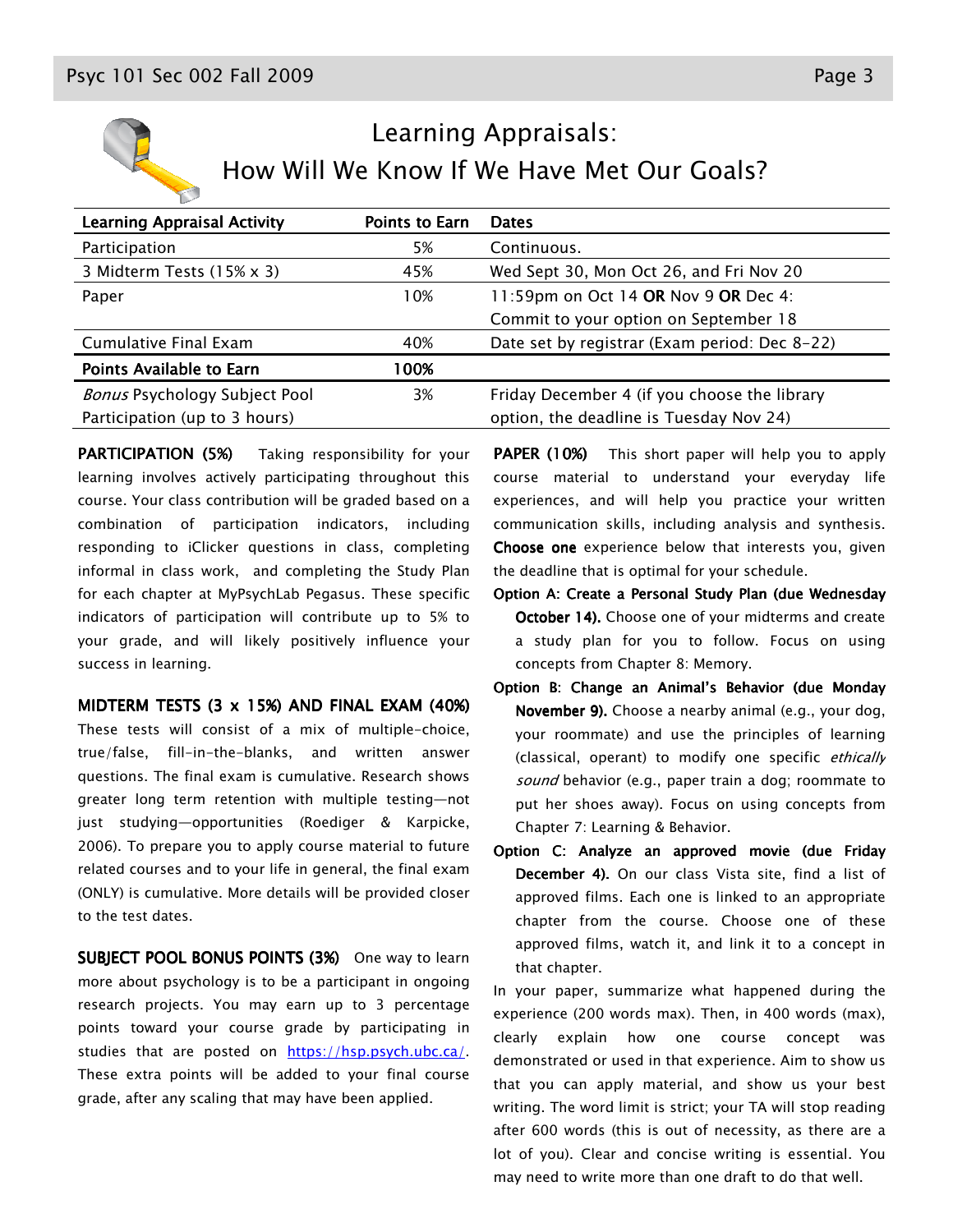### What We Expect from You

PARTICIPATION This course is designed to be experiential, involving pair and small group discussions, large group discussions, class activities and writing, iClicker questions, Study Plans on MyPsychLabPegasus, and regular feedback. Although some class time will be devoted to a traditional lecture format, the success of the class depends upon your active participation.

ATTENDANCE Please come to every class, prepared to participate. Bring your iClicker (and a spare AAA battery), a pen and some paper (in addition to a laptop, if you bring one), and an open mind. If you miss class you are responsible for obtaining missed notes and important announcements. You will not be able to regain participation points for missed classes.

RESPECTFUL CONDUCT You are expected to treat all your classmates, your instructor, your TA, and yourself with respect at all times, both in and out of the classroom, face-to-face and in writing (e.g., on email). This includes arriving to class on time and, especially if you are late, minimizing causing distractions for other students.

**ETHICAL CONDUCT** You are responsible for your own learning. Cheating of any kind will **not** be tolerated, including dishonest use of the iClicker (e.g., entering responses for an absent classmate). See the section on academic dishonesty for more information about plagiarism and exams.

AN ON TIME PAPER Once you have committed to paper A B or C, you are bound to meet that deadline. Late papers will be accepted up to 7 days late, but 10% per day will be deducted. No assignments will be accepted after 7 days (including weekends). Plan ahead to avoid penalties.

PRESENCE AT EXAMS & TESTS If you must miss an exam due to an extenuating circumstance like severe illness, you or your caregiver must (1) contact me at least 1 hour before the exam start time, and then (2) provide a doctor's note within one week of the quiz. If both conditions are met, your other exams will each be worth 5% more toward your grade. If either condition is not met, you will receive a zero for that test.

FEEDBACK You will be consulted regularly for feedback about your learning, what elements of the course are working well for you, and what could be improved. We invite you to share your thoughts and suggestions with us, particularly about things we are able to change, and be open to working together to make this course a positive experience for all of us.



Let's work together to make this course a positive experience for all of us.

#### What You can Expect from Us

AVAILABLE We are here to help you and your 499 classmates choose to succeed. Visiting us is typically more effective than email for clearing up questions. If our office hours absolutely cannot work for you, respectfully email us a few time and day options to make an appointment. Because of our class size, there may be limits on the number of appointments we can schedule per week.

**ONLINE SLIDES** PowerPoint slides and handouts will be available *after* class on our WebCT Vista site, under the "Learning Modules" tab.

PARTICIPATION We will make every effort to keep you interested in class by mixing things up and getting you involved in learning activities designed to help you learn. We will ask you to do only those activities that we believe will help you learn. To help document active learning, we will take some photographs throughout the term. Please see your instructor within the first two weeks if you have serious concerns about this.

FEEDBACK We will endeavour to provide you with feedback on learning appraisals (e.g., essays, quizzes) as promptly and as detailed as possible, given the size of our class.

RESPECTFUL & ETHICAL CONDUCT At all times, we aim treat each of you with respect, and to make all course decisions with the highest standard of ethics in mind. If you feel you are being treated unfairly or disrespected by us or a classmate, we invite you to talk to us so we can sort out the issue together. To be clear: such a discussion would not impact your grade.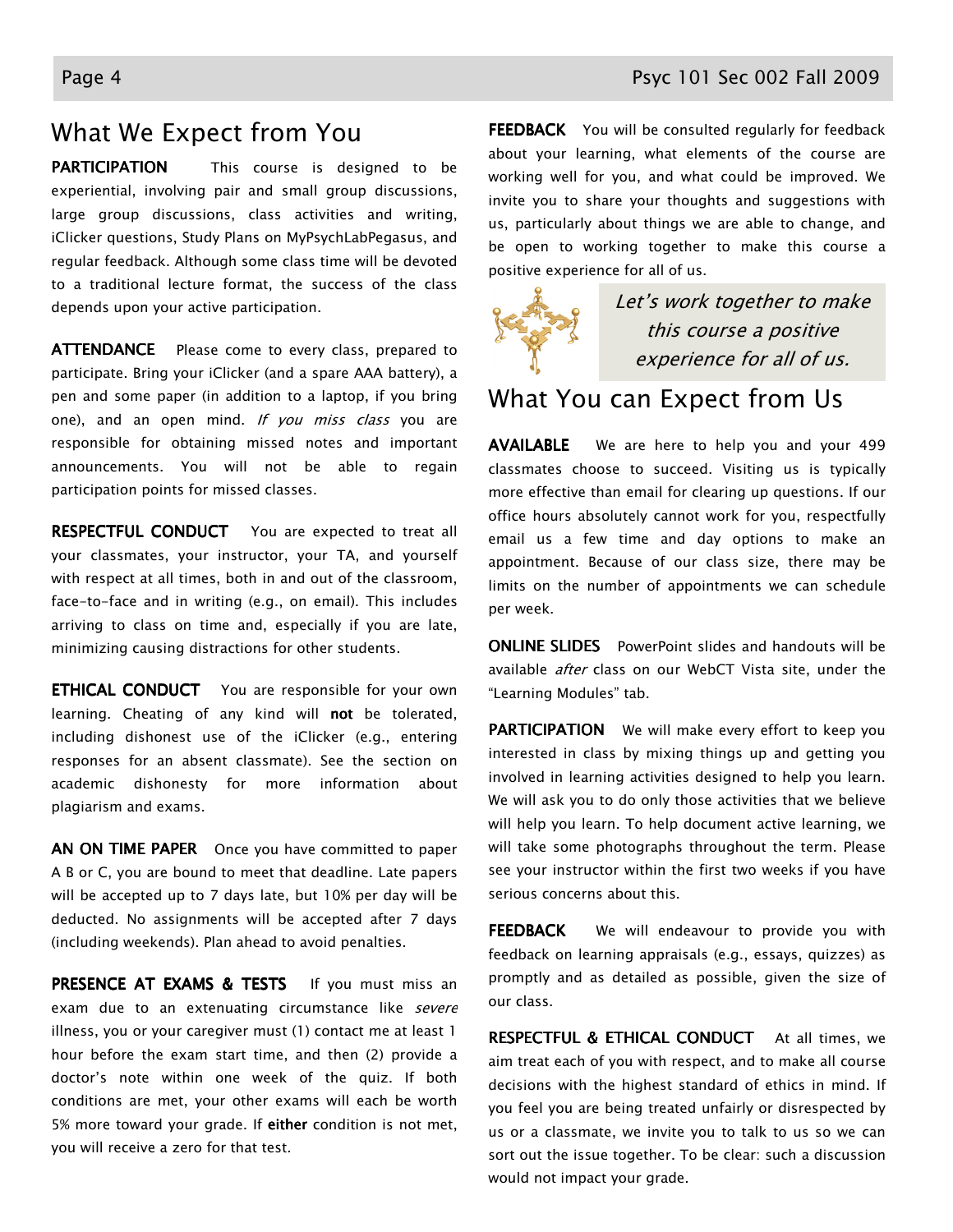## How to Submit Your Paper

#### Please submit

- 1. a hard copy at the start of the class period in which it is due, and
- 2. an electronic copy on Vista (which is linked to TurnItIn) by 11:59pm on the due date.

In case you are wondering why there are two submissions: The hard copy is considered the master copy; the electronic copy must match it. The purpose of the Vista copy is so that we can use TurnItIn to crosscheck your paper with an enormous database of websites, past submissions, and published works. See http://www.vpacademic.ubc.ca/integrity/turnitin/index .htm to learn more about TurnItIn and UBC's policies about it.

#### Learning Tools to Investigate!

We encourage you to take responsibility for your learning and check out what these resources have to offer you.



COLLEGE SUCCESS STRATEGIES Your optional

textbook offers countless tips and strategies for students. It is primarily geared toward new university students, but there is a ton of useful information in there for upper years as well, from any discipline. I read it and thought the tips in there were so helpful that I wanted to share it with you. A copy will be available soon to sign out in the Koerner library as a Course Reserve.

I have prepared an optional reading plan at the end of this syllabus. Remember, THIS MATERIAL WILL NOT BE TESTED, but may help you succeed this year and beyond!

If you choose to use this text, I invite your feedback about it. Was it helpful for your success in this course or other courses? Why or why not? Would you recommend it to other students? Why or why not? Send me an email or drop by my office hour to chat about how you used this book throughout the term or afterward.

MYPSYCHLAB PEGASUS Your textbook publisher, Pearson, has prepared for you a customizable study guide, media library, and online version of the text accessible anywhere at www.mypsychlab.com. Find your access code packaged with your textbook. You'll also need our Course ID: CRSCDN6-418510. A detailed version of log in instructions can be found on our WebCT Vista site. Use the Study Plan feature for each chapter and earn up to 2 participation points!

Tools for planning your approach to managing all your courses: http://www.arc.sbc.edu/timeplanning.html.

Information about academic regulations, course withdrawal dates and credits can be found in the University Calendar.

LEAP (http://leap.ubc.ca) is UBC's online hub for study and research support. This interactive website provides you with a wealth of academic resources, from tutoring and workshops to study groups and online tech tools. LEAP also offers plenty of information on a variety of academic topics, and links to nearly all of the academic resources offered at UBC. Make LEAP your first stop for all things academic!

WRITING SKILLS The UBC Writing Centre (www.writingcentre.ubc.ca) also has tutoring services, including an Online Writer's Workshop. The Writing Centre has also paired up with the Library to offer Student to Scholar online guide to preventing unintentional plagiarism and organizing your writing activities. Also, Purdue University offers an amazing collection of information about writing, including using APA style, at their Online Writing Lab (OWL), available at http://owl.english.purdue.edu/owl.

PHYSICAL OR LEARNING DISABILITIES UBC is committed to equal opportunity in education for all students, including those with documented physical disabilities or learning disabilities. If you have a disability that affects your learning in the classroom or your performance on tests or exams, please contact Access & Diversity in Brock Hall 1203, 1874 East Mall, Contact: 604.822.5844, www.students.ubc.ca/access.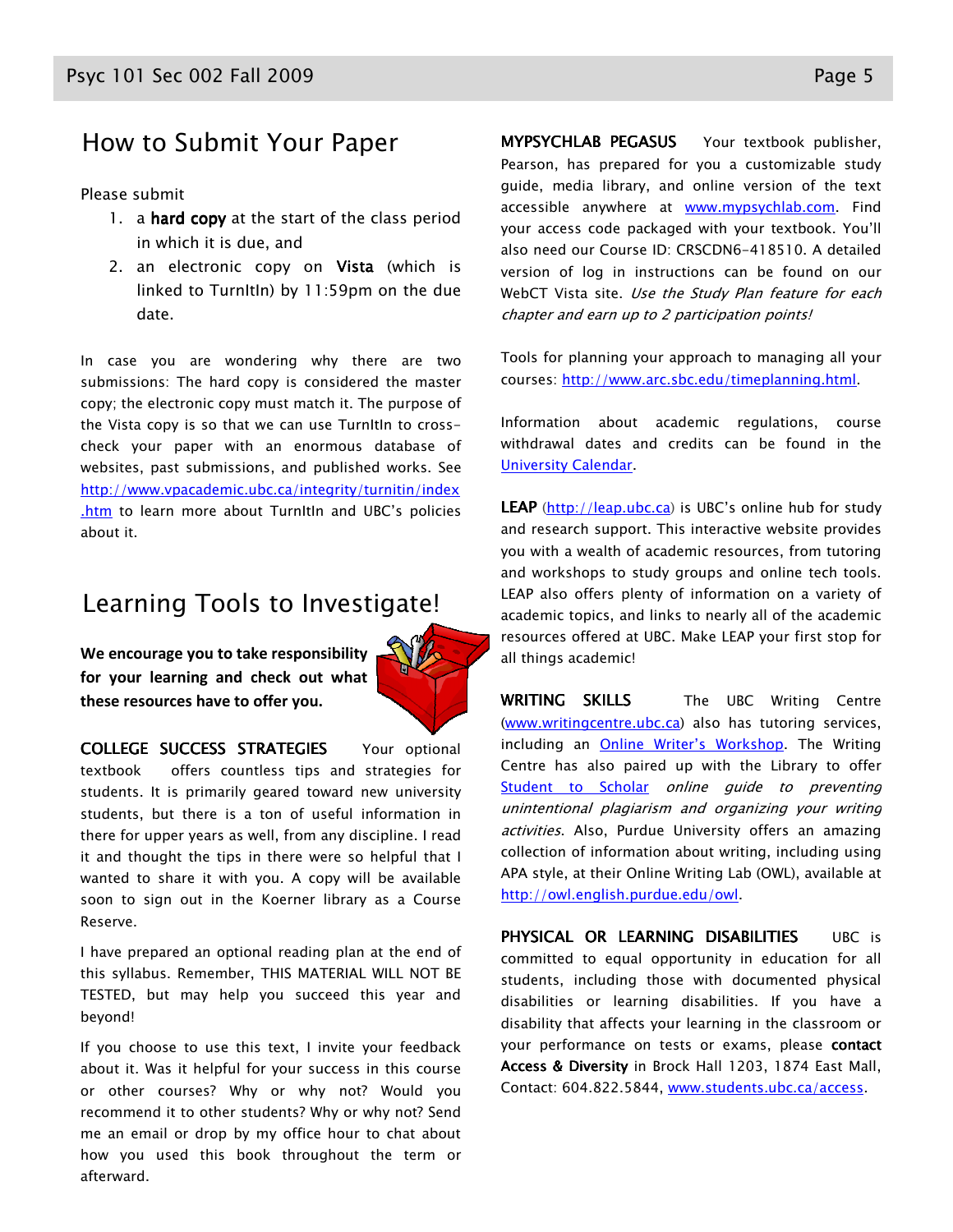# Psychology Department Grading Policies

In order to reduce grade inflation and maintain equity across multiple course sections, all psychology courses are required to comply with departmental norms regarding grade distributions. According to departmental norms, the mean grade in a 300-level class is 70 for a good class, 68 for an average class, and 66 for a weak class, with a standard deviation of 13). The corresponding figures for 100- and 200-level Psychology courses are 67, 65, and 63, with a standard deviation of 14. Scaling may be used in order to comply with these norms; grades may be scaled up or down as necessary by the professor or department. Grades are not official until they appear on a student's academic record. You will receive both a percent and a letter grade for this course. At UBC, they convert according to the key below:

| $A+$  | $90 - 100%$ | $C+$ | 64-67%     |
|-------|-------------|------|------------|
| A     | 85-89%      | C    | $60 - 63%$ |
| $A -$ | $80 - 84%$  | $C-$ | $55 - 59%$ |
| $B+$  | 76–79%      | D    | $50 - 54%$ |
| R     | $72 - 75%$  | F    | $0 - 49%$  |
| R-    | 68-71%      |      |            |



# Faculty of Arts Guidelines for Grading Criteria

You are earning a degree at a highly reputable post-secondary institution. Therefore, criteria for success are high. The Faculty of Arts offers the following guidelines that broadly characterize the kind of work that is generally associated with the main grade ranges. These characteristics help to put the Psychology Department Grading Policies into context. Note that adequate performance is in the C range, which is the typical class average.

A RANGE: *Exceptional Performance*. Strong evidence of original thinking; good organization in written work; capacity to analyze (i.e., break ideas down) and to synthesize (i.e., bring different ideas together in a coherent way); superior grasp of subject matter with sound critical evaluations; evidence of extensive knowledge base.

B RANGE: *Competent Performance*. Evidence of grasp of subject matter; some evidence of critical capacity and analytic ability; reasonable understanding of relevant issues; evidence of familiarity with the literature.

D-C RANGE: Adequate Performance. Understanding of the subject matter; ability to develop solutions to simple problems in the material; acceptable but uninspired work; not seriously faulty but lacking style and vigour.

F RANGE: *Inadequate Performance*. Little or no evidence of understanding of the subject matter; weakness in critical and analytical skills; limited or irrelevant use of the literature.

Consider these characteristics when making choices about the quality of work you submit in all learning appraisals, in this and any other course.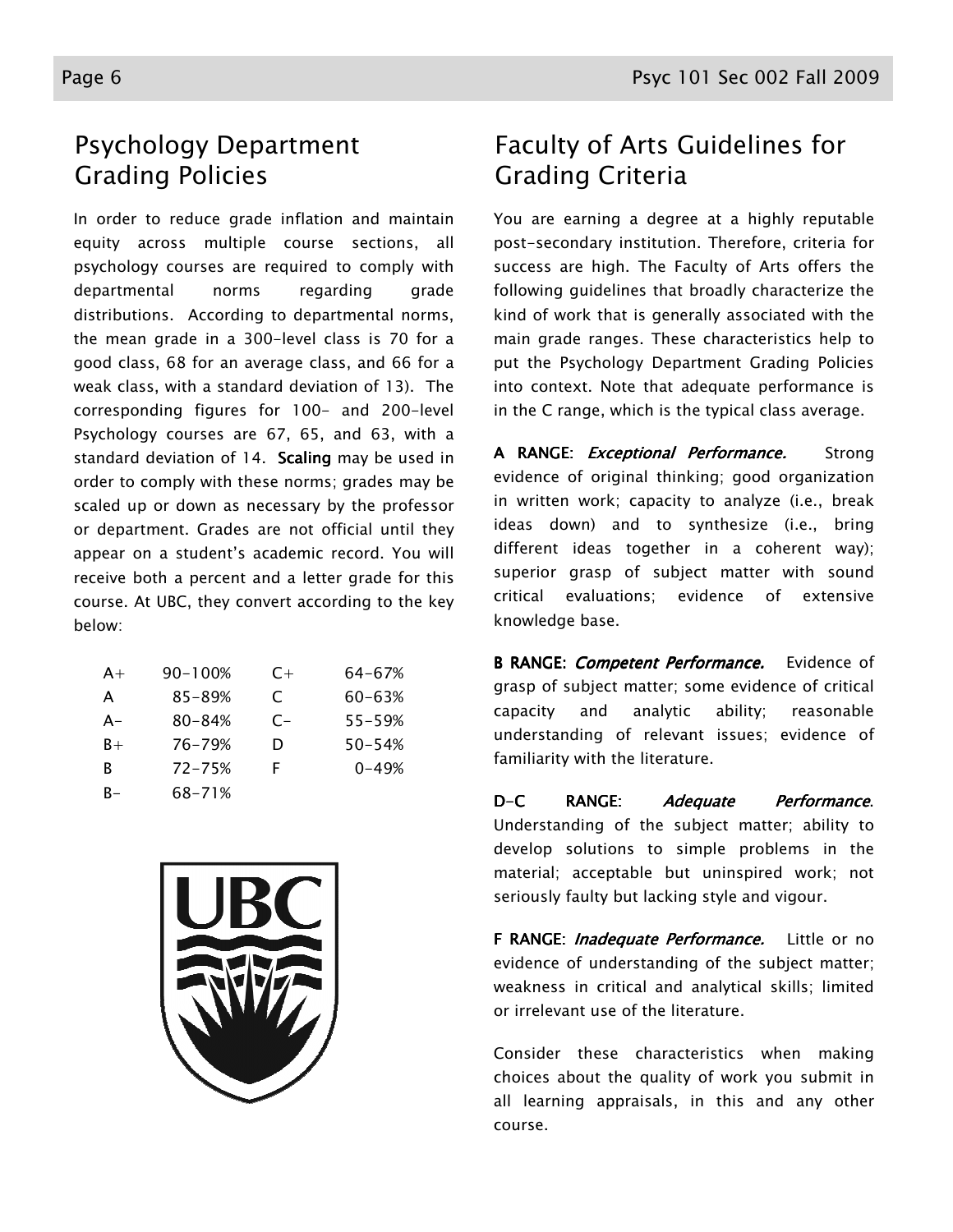# Don't Cheat. Don't Plagiarize. It's Not Worth It. Read on For Key Definitions and Consequences.

Don't try it, don't do it. The consequences are more severe than you may think: you will fail the course, you may be expelled from University, and unable to attend any other post-secondary institution in the future. Think about the long-term implications of that outcome in your life.

Psychology Department's Position on Academic Misconduct

Cheating, plagiarism, and other forms of academic misconduct are very serious concerns of the University, and the Department of Psychology has taken steps to alleviate them. In the first place, the Department has implemented software that, can reliably detect cheating on multiple-choice exams by analyzing the patterns of students' responses. In addition, the Department subscribes to  $Turnltln - a$  service designed to detect and deter plagiarism. All materials (term papers, lab reports, etc.) that students submit for grading will be scanned and compared to over 5 billion pages of content located on the Internet or in TurnItIn's own proprietary databases. The results of these comparisons are compiled into customized "Originality Reports" containing several, sensitive measures of plagiarism; instructors receive copies of these reports for every student in their class.

In all cases of suspected academic misconduct, the parties involved will be pursued to the fullest extent dictated by the guidelines of the University. Strong evidence of cheating or plagiarism may result in a zero credit for the work in question. According to the University Act (section 61), the President of UBC has the right to impose harsher penalties including (but not limited to) a failing grade for the course, suspension from the University, cancellation of scholarships, or a notation added to a student's transcript. All graded work in this course, unless otherwise specified, is to be original work done independently by individuals.

Do use any of the indexes and databases listed under Indexes and Databases, Subject Resources, OneSearch or Metasearch on the Library's website at http://www.library.ubc.ca. (Not sure which index to use? Click HELP on the library homepage at www.library.ubc.ca or try Subject Resources.) When instructed to do so, you may use sources such as Google/Yahoo/MSN Search/etc. to find articles for assignments in this course, particularly Google Scholar.

"Be careful and critical of what you read and choose to cite."

Be careful and critical of what you read and choose to cite. Reference all material using APA style; if you cannot find a proper reference, question whether that source is appropriate. Do not copy and paste text from other sources, even in a draft. If you ever have any questions about what sources to use or how to

cite them without plagiarizing, please see your instructor or TA before handing in your assignment.

If you have any questions as to whether or not what you are doing is even a borderline case of academic misconduct, please consult your instructor. For details on pertinent University policies and procedures, please see Chapter 5 in the UBC Calendar (http://students.ubc.ca/calendar).

Do note that during exams, the instructor and invigilators reserve the right to move students in their seating arrangement with no explanation provided.

> "If you ever have any questions about what sources to use or how to cite them... please see your instructor or TA before handing in your assignment."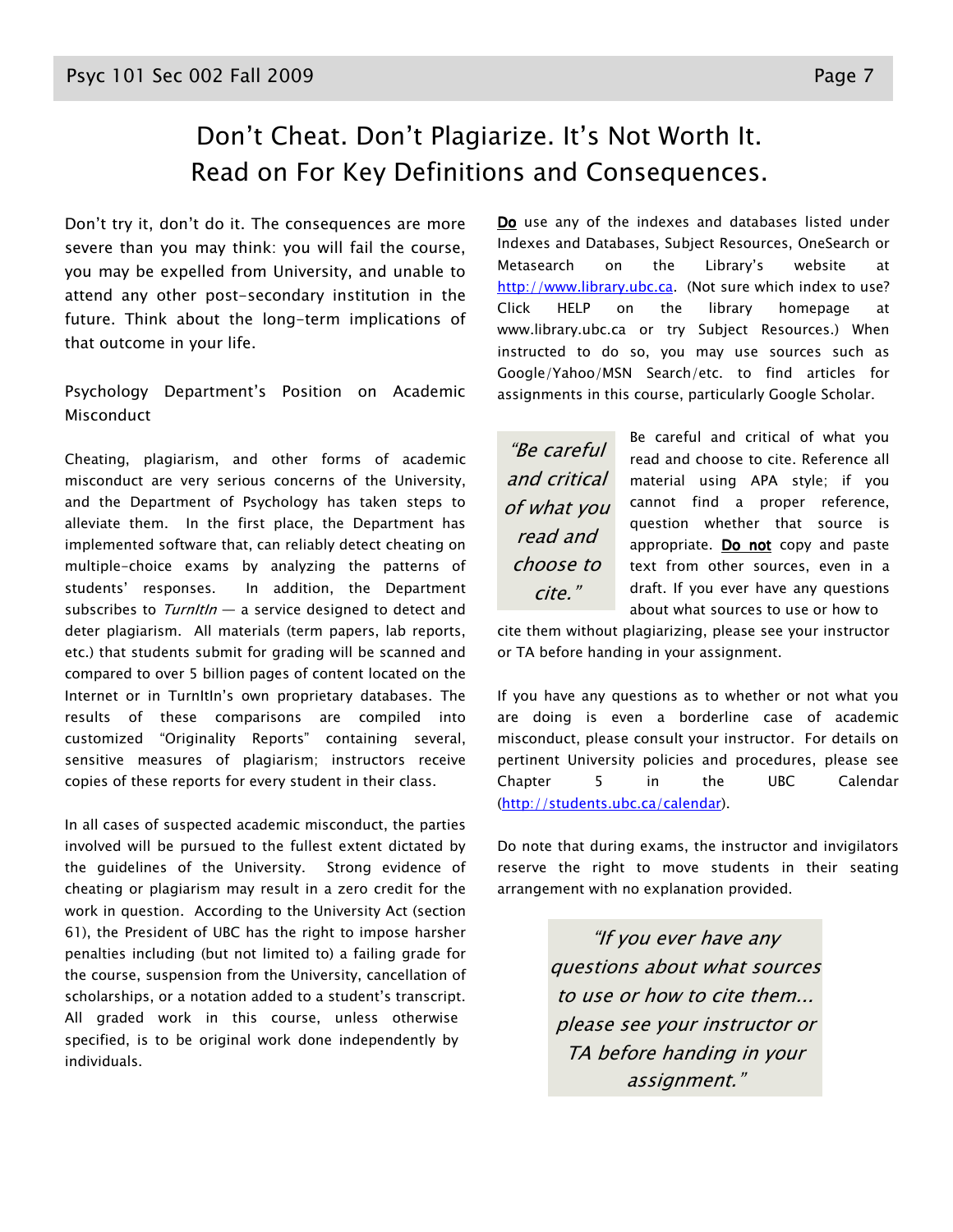# Our Course Plan

This plan is subject to change. Changes will be announced in class and posted on the Vista course website.

| <b>Week</b>    | <b>Class</b><br><b>Dates</b>          | <b>Topics</b>                                                                                       | This Week's Readings                                                                            | <b>Learning Appraisals &amp;</b><br><b>Announcements for</b><br>this Week                                  |
|----------------|---------------------------------------|-----------------------------------------------------------------------------------------------------|-------------------------------------------------------------------------------------------------|------------------------------------------------------------------------------------------------------------|
| 1              | Sept 9,<br>11                         | Welcome!<br>Course & Vista Overview                                                                 | Syllabus<br>Chapter 1: The Science of                                                           | Register your iClicker on<br>class Vista website.                                                          |
| $\overline{2}$ | Sept 14,<br>16, 18                    | What is Psychology?<br>How do we remember?                                                          | Psychology (pages 3-10 only!)<br>Chapter 8: Memory                                              | Register in MyPsychLab.<br>Friday Oct 18: Commit to<br>your paper option                                   |
| 3              | Sept 21,<br>23, 25                    | How do research psychologists<br>learn about the world?                                             | Chapter 2: The Ways and<br>Means of Psychology                                                  |                                                                                                            |
| 4              | Sept 28,<br>30, Oct<br>$\overline{2}$ | What are some test-taking<br>strategies?<br>Begin "How do we learn?"                                | (study and review)                                                                              | Wednesday Sept 30: Test #1<br>(15%)                                                                        |
| 5              | Oct 5, 7,<br>9                        | How do we learn?                                                                                    | Chapter 7: Learning &<br>Behaviour                                                              |                                                                                                            |
| 6              | Oct 14,<br>16                         | Why do we learn, help others,<br>parent our offspring, and other<br>complex actions?                | Chapter 3: Evolution, Heredity,<br>and Behavior                                                 | Mon Oct 12 is Thanksgiving<br>Day, UBC Closed<br><b>Wednesday October 14:</b><br><b>Paper Option A due</b> |
| $\overline{7}$ | Oct 19,<br>21, 23                     | How cool are our brains??<br>(Quick Answer: Very)                                                   | Chapter 4: Biology of Behavior,<br>pages 87-112 (for Test 2)                                    |                                                                                                            |
| 8              | Oct 26,<br>28, 30                     | How cool are our brains??<br>(Cont'd)<br>Spotlight on Self-Regulation                               | Chapter 4: Biology of Behavior,<br>pages 112-123 (for Test 3)                                   | Mon Oct 26: Test #2 (15%)                                                                                  |
| 9              | Nov 2,<br>4,6                         | Why don't we rest our hands<br>on a hot stove?                                                      | Chapter 5: Sensation                                                                            |                                                                                                            |
| 10             | Nov 9,<br>13                          | How do we walk around<br>without bumping into<br>everything? Amazing feats of<br>our visual system. | Chapter 6: Perception                                                                           | Monday November 9:<br><b>Paper Option B due</b><br>Wed Nov 11 is Remembrance<br>Day, UBC Closed            |
| 11             | Nov 16,<br>18, 20                     | How can we possibly<br>communicate with others?                                                     | Chapter 10: Language<br>Chapter 11: Thinking (pages<br>347-356 only!)                           | Fri Nov 20: Test #3 (15%)                                                                                  |
| 12             | Nov 23,<br>25, 27                     | How do we know we're awake?                                                                         | Chapter 9: Consciousness                                                                        | [Online Student Evaluation of<br>Teaching]                                                                 |
| 13             | Nov 30,<br>Dec 2, 4                   | How has Psychology changed?                                                                         | Chapter 1: The Science of<br>Psychology (pages 10-27 only!)                                     | <b>Friday December 4:</b><br><b>Paper Option C due</b>                                                     |
|                |                                       |                                                                                                     | Final exam date set by registrar. Do not book travel during exam period: Dec 8 to 22 inclusive. |                                                                                                            |